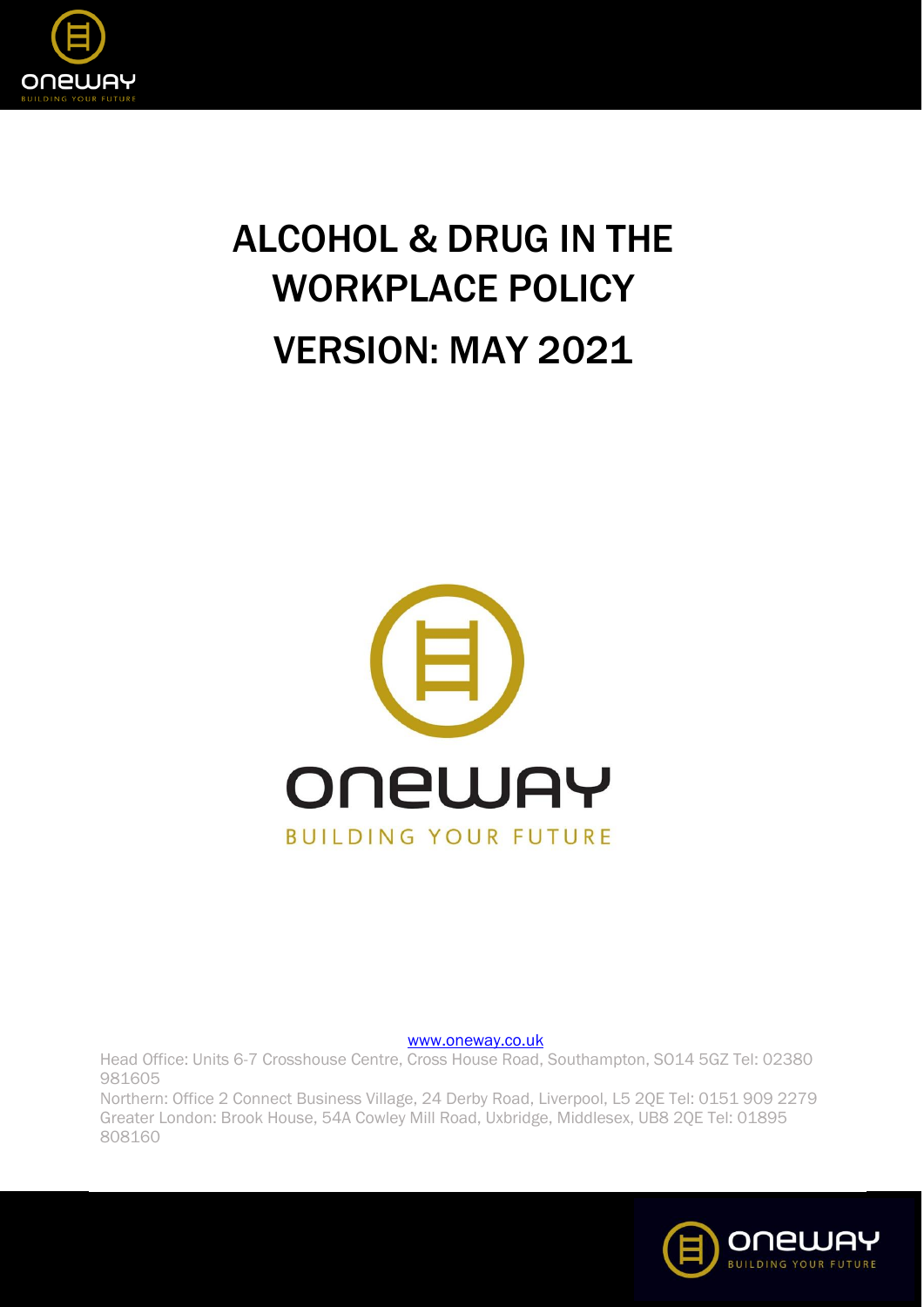

## Alcohol and Drugs in the Workplace

One Way is committed to providing a safe, healthy and productive working environment for all its employees, customers and visitors. This includes ensuring that all staff are fit to carry out their jobs safely and effectively in a working environment which is free from alcohol and drug misuse.

This policy covers all individuals working at all levels and grades, including senior managers, officers, directors, employees, consultants, contractors, trainees, homeworkers, part-time and fixed-term employees, casual and agency staff. This policy does not form part of any employee's contract of employment and we may amend it at any time.

One Way believes that it is essential that all employees, workers and those who render services to it or at its premises are in full command of themselves and of all of their faculties throughout the working day. We recognise that some of our staff may become dependant on alcohol or drugs. We also recognise that such dependencies can be successfully treated. We wish to promote a culture which understands and is sympathetic to the problems associated with alcohol and drug misuse in which staff with dependency problems are encouraged to seek help and are supported.

If you notice a change in a colleague's pattern of behaviour you should encourage them to seek assistance through their manager. If they will not seek help themselves, you should draw the matter to the attention of your manager. You should not attempt to cover up for a colleague whose work or behaviour is suffering as a result of an alcohol or drug-related problem. If you believe that you have an alcohol or drug-related problem, you should seek specialist advice and support as soon as possible.

Misuse of alcohol and drugs can lead to reduced levels of attendance, reduced efficiency and performance, impaired judgement and decision making and increased health and safety risks, not only for the individual but also for others. Irresponsible behaviour or the commission of offences resulting from the misuse of alcohol or drugs may damage One Way's reputation and, as a result, the business.

One Way requires you to present yourself for work on each occasion required under your contract in complete command of all your faculties i.e. without any dependence on alcohol or any other drugs of a non-medicinal nature and to maintain that state until the completion of your working hours under your contract.

In the event that you present yourself at work or during working hours and are in a condition where your line manager believes you to be under the influence of alcohol or drugs, you will not be allowed to commence work or continue work. Instead you will be suspended without pay and not allowed to return until such a time as you are in full control of your faculties.

You must comply with drink-driving laws and drug-driving laws at all times. Conviction for drink-driving or drug-driving offence may harm our reputation and, if your job requires you to drive, you may be unable to continue to do your job. Committing a drink-driving or drug-driving offence while working for One Way may lead to action under our Disciplinary Procedure and could result in dismissal.

In addition, such behaviour will be subject to the disciplinary procedure of One Way and after due investigation may result in dismissal as a result of gross misconduct.

One Way is obliged to investigate all the circumstances surrounding such behaviour prior to commencing the disciplinary procedure and this may, where necessary, include seeking medical advice as to your condition including requiring you to submit to a medical examination. One Way is obliged to investigate such matters in as much detail as possible and therefore expects you to comply with any requests that you submit to such examinations.

If the disciplinary procedure is evoked and you receive a disciplinary sanction short of dismissal or if you have a successful appeal One Way will recommend that you take advantage of counselling services to help control your problem and you will be required to act on any such recommendation. In the event that you need to be absent from work for a period of treatment for either alcohol or drug dependency a reasonable leave of absence will normally be granted to cover this on an unpaid basis.